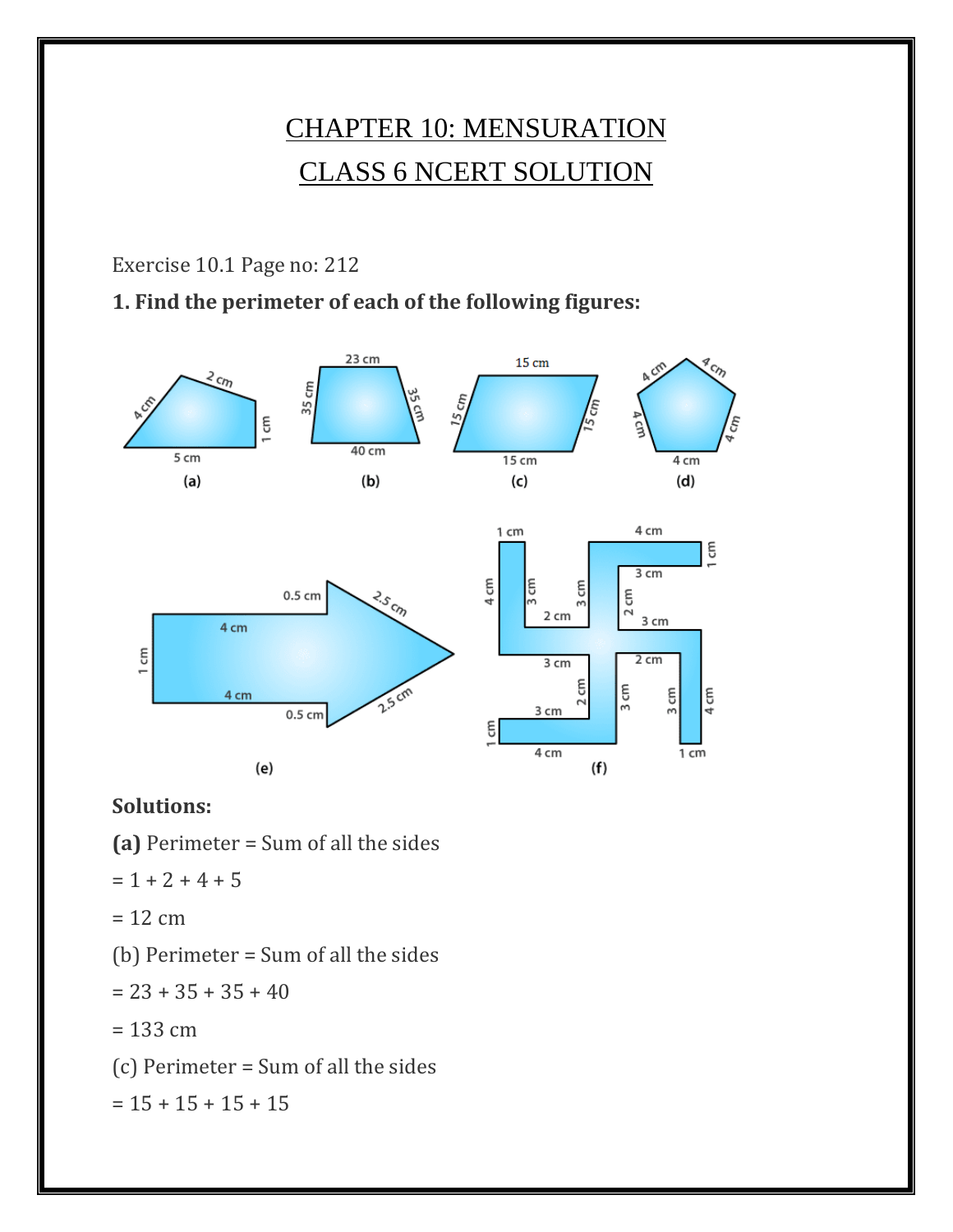```
= 60 cm
(d) Perimeter = Sum of all the sides
= 4 + 4 + 4 + 4 + 4=20 cm
(e) Perimeter = Sum of all the sides
= 1 + 4 + 0.5 + 2.5 + 2.5 + 0.5 + 4= 15 cm
(f) Perimeter = Sum of all the sides
= 4 + 1 + 3 + 2 + 3 + 4 + 1 + 3 + 2 + 3 + 4 + 1 + 3 + 2 + 3 + 4 + 1 + 3 + 2 + 3= 52 cm
```
#### **2. The lid of a rectangular box of sides 40 cm by 10 cm is sealed all around with tape. What is the length of the tape required?**

## **Solutions:**

Length of required tape = Perimeter of rectangle

```
= 2 (Length + Breadth)
```

```
= 2(40 + 10)
```

```
= 2 (50)
```
 $= 100 \text{ cm}$ 

∴ Required length of tape is 100 cm

### **3. A table top measures 2 m 25 cm by 1 m 50 cm. What is the perimeter of the table top?**

# **Solutions:**

Length of table top  $= 2$  m  $25$  cm  $= 2.25$  m

Breadth of table top  $= 1$  m  $50$  cm  $= 1.50$  m

Perimeter of table top = 2 (Length + Breadth)

 $= 2$  (2.25 + 1.50)

 $= 2 (3.75)$ 

 $= 2 \times 3.75$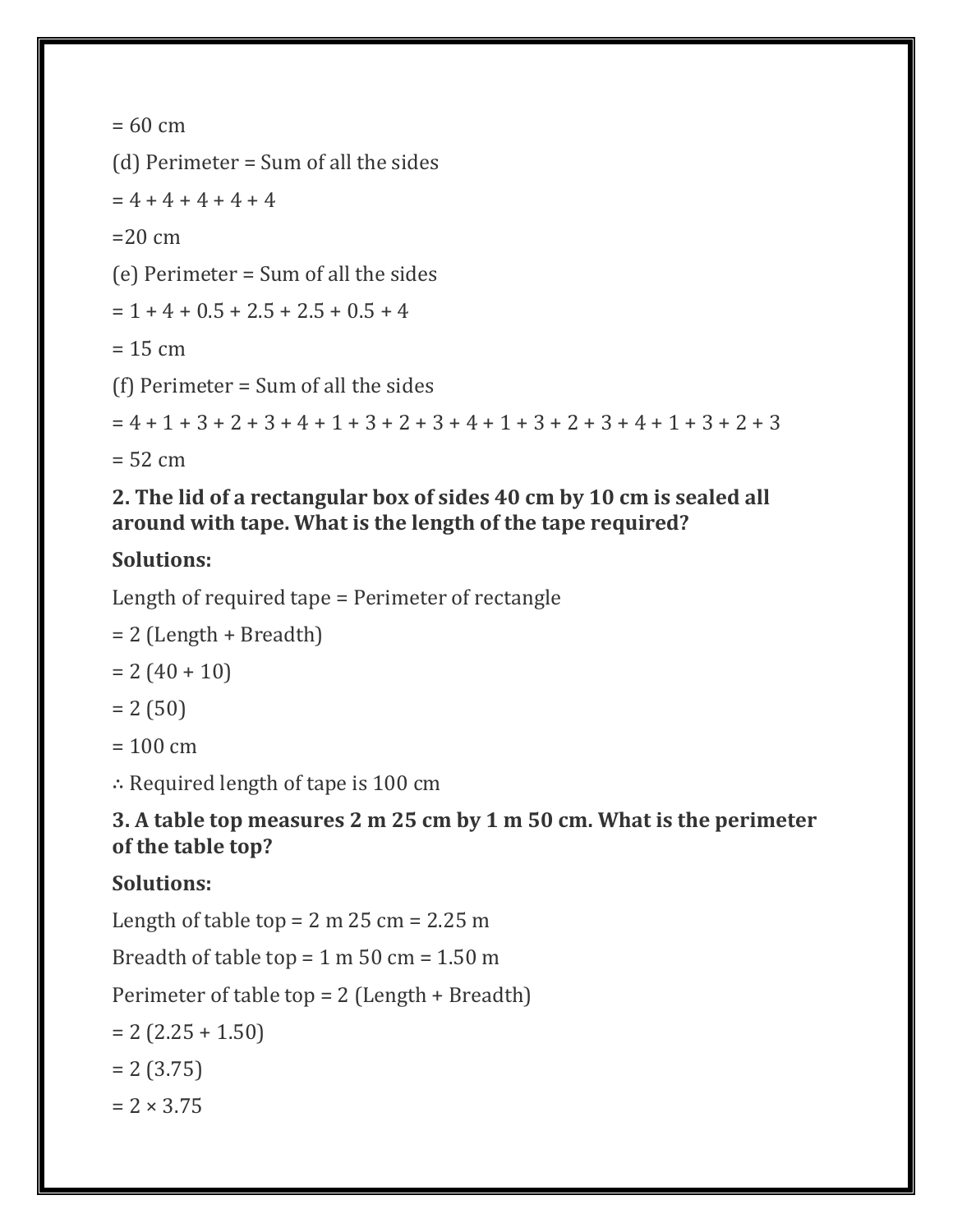$= 7.5 m$ 

∴ The perimeter of the table top is 7.5 m

#### **4. What is the length of the wooden strip required to frame a photograph of length and breadth 32 cm and 21 cm respectively?**

### **Solutions:**

Required length of wooden strip = Perimeter of photograph

- $= 2$  (Length + Breadth)
- $= 2 (32 + 21)$
- $= 2 (53)$
- $= 2 \times 53$
- $= 106$  cm

∴ Required length of the wooden strip is 106 cm

#### **5. A rectangular piece of land measures 0.7 km by 0.5 km. Each side is to be fenced with 4 rows of wires. What is the length of the wire needed?**

# **Solutions:**

Perimeter of the field = 2 (Length + Breadth)

 $= 2 (0.7 + 0.5)$ 

 $= 2 (1.2)$ 

 $= 2 \times 1.2$ 

 $= 2.4$  km

Each side is to be fenced with 4 rows =  $4 \times 2.4$ 

 $= 9.6$  km

∴ Total length of the required wire is 9.6 km

**6. Find the perimeter of each of the following shapes:**

**(a) A triangle of sides 3 cm, 4 cm and 5 cm**

**(b) An equilateral triangle of side 9 cm**

**(c) An isosceles triangle with equal sides 8 cm each and third side 6 cm. Solutions:**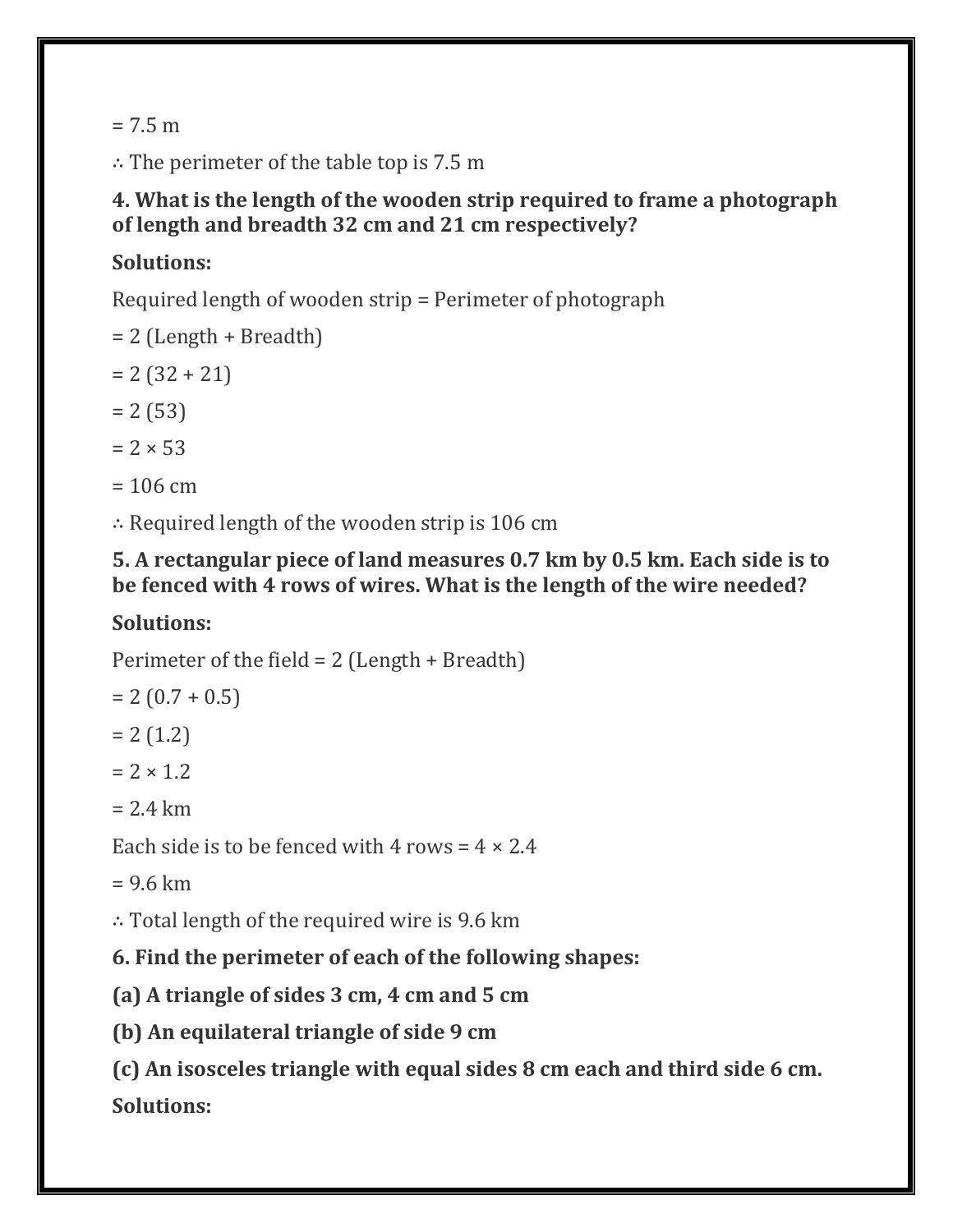(a) Perimeter of triangle =  $3 + 4 + 5$ 

 $= 12$  cm

(b) Perimeter of an equilateral triangle =  $3 \times$  side

 $= 3 \times 9$ 

 $= 27$  cm

(c) Perimeter of isosceles triangle =  $8 + 8 + 6$ 

 $= 22$  cm

**7. Find the perimeter of a triangle with sides measuring 10 cm, 14 cm and 15 cm.**

# **Solutions:**

Perimeter of triangle =  $10 + 14 + 15$ 

 $= 39$  cm

∴ The perimeter of triangle is 39 cm

# **8. Find the perimeter of a regular hexagon with each side measuring 8 m.**

# **Solutions:**

Perimeter of hexagon =  $6 \times 8$ 

 $= 48 m$ 

∴ Perimeter of regular hexagon is 48 m

# **9. Find the side of the square whose perimeter is 20 m.**

# **Solutions:**

Perimeter of square  $= 4 \times side$ 

 $20 = 4 \times side$ 

Side =  $20/4$ 

Side =  $5<sub>m</sub>$ 

∴ The side of the square is 5 m

### **10. The perimeter of a regular pentagon is 100 cm. How long is its each side?**

**Solutions:**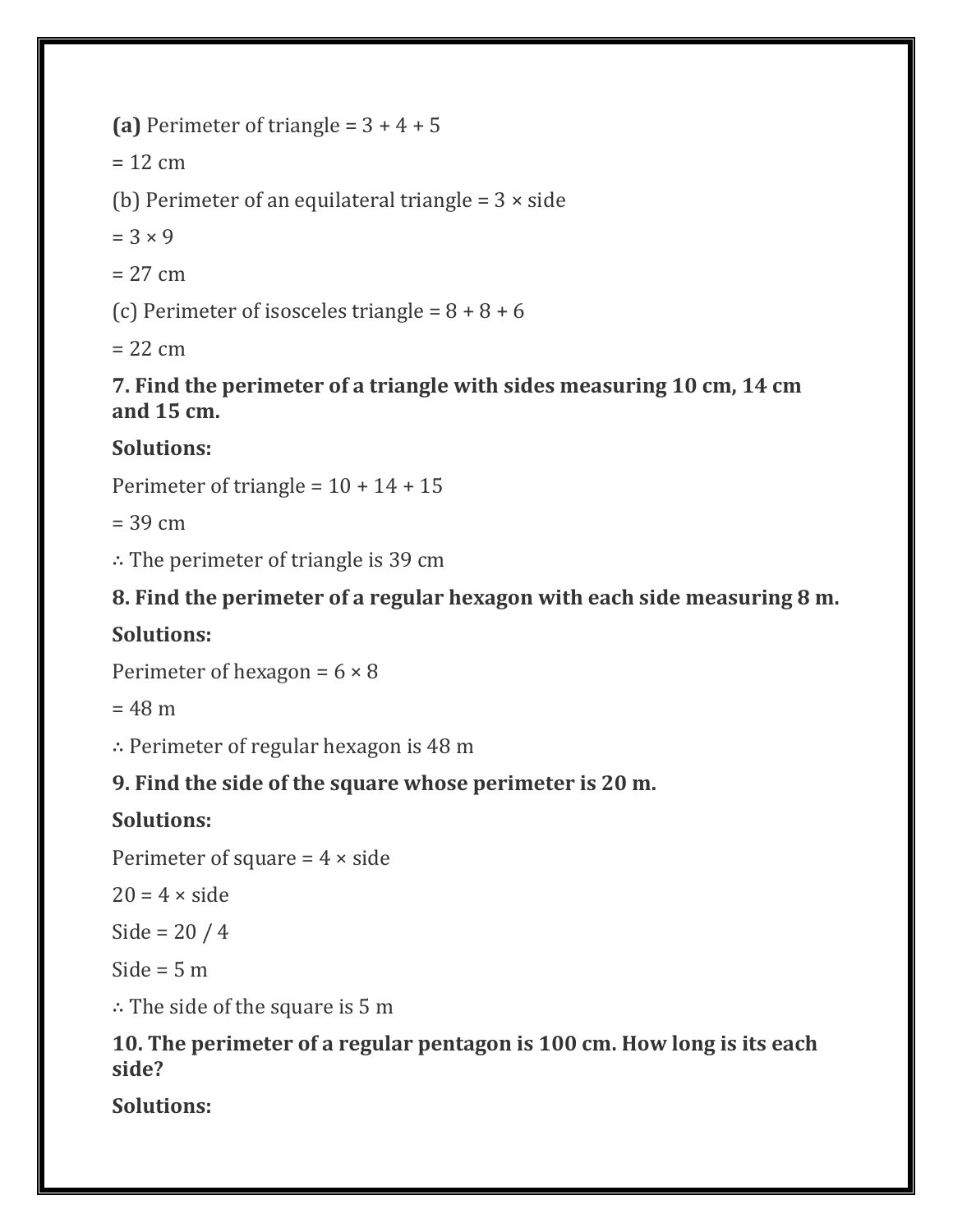Perimeter of regular pentagon = 100 cm

 $5 \times$  side = 100 cm

Side = 100 / 5

Side  $= 20$  cm

∴ Side of the pentagon is 20 cm

#### **11. A piece of strings is 30 cm long. What will be the length of each side if the string is used to form:**

**(a) a square?**

**(b) an equilateral triangle?**

**(c) a regular hexagon?**

## **Solutions:**

(a) Perimeter of square = 30 cm

 $4 \times side = 30$ 

Side =  $30/4$ 

Side =  $7.5$  cm

(b) Perimeter of an equilateral triangle = 30 cm

 $3 \times side = 30$ 

Side = 30 / 3

Side =  $10 \text{ cm}$ 

(c) Perimeter of a regular hexagon = 30 cm

 $6 \times side = 30$ 

Side =  $30 / 6$ 

Side  $=$  5 cm

### **12. Two sides of a triangle are 12 cm and 14 cm. The perimeter of the triangle is 36 cm. What is its third side?**

## **Solutions:**

Let x cm be the third side

Perimeter of triangle = 36 cm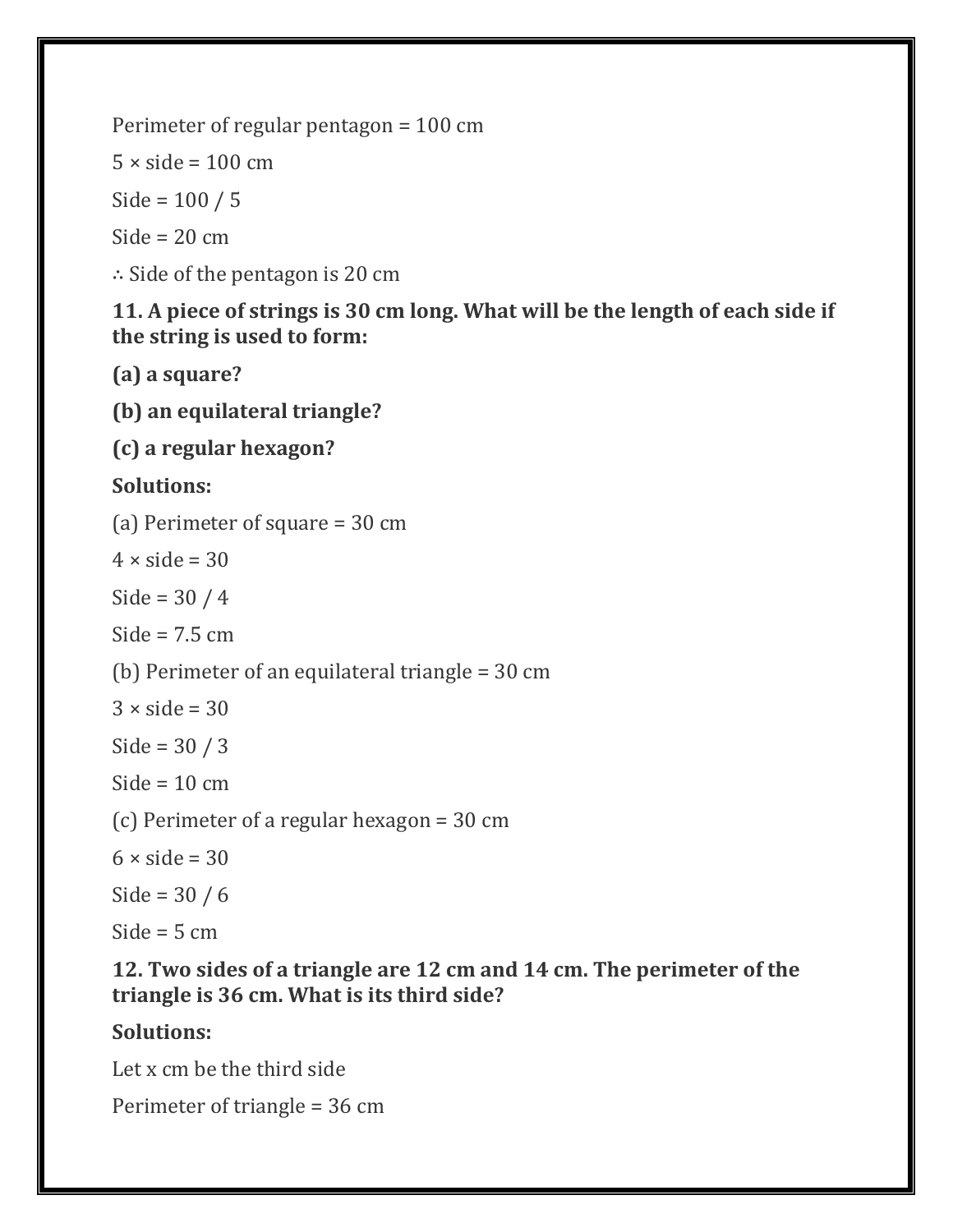$12 + 14 + x = 36$  $26 + x = 36$  $x = 36 - 26$  $x = 10$  cm

∴ The third side is 10 cm

## **13. Find the cost of fencing a square park of side 250 m at the rate of ₹ 20 per metre.**

# **Solutions:**

Side of square = 250 m

Perimeter of square  $= 4 \times side$ 

 $= 4 \times 250$ 

 $= 1000 \text{ m}$ 

Cost of fencing = ₹20 per m

Cost of fencing for  $1000 \text{ m} = \text{\textless} 20 \times 1000$ 

 $= ₹ 20,000$ 

### **14. Find the cost of fencing a rectangular park of length 175 cm and breadth 125 m at the rate of ₹ 12 per metre.**

# **Solutions:**

Length  $= 175$  cm Breadth =  $125 \text{ m}$ Perimeter of rectangular park = 2 (Length + Breadth)  $= 2(175 + 125)$  $= 2 (300)$  $= 2 \times 300$  $= 600 \text{ m}$ Cost of fencing =  $12 \times 600$ = 7200 ∴ Cost of fencing is ₹ 7,200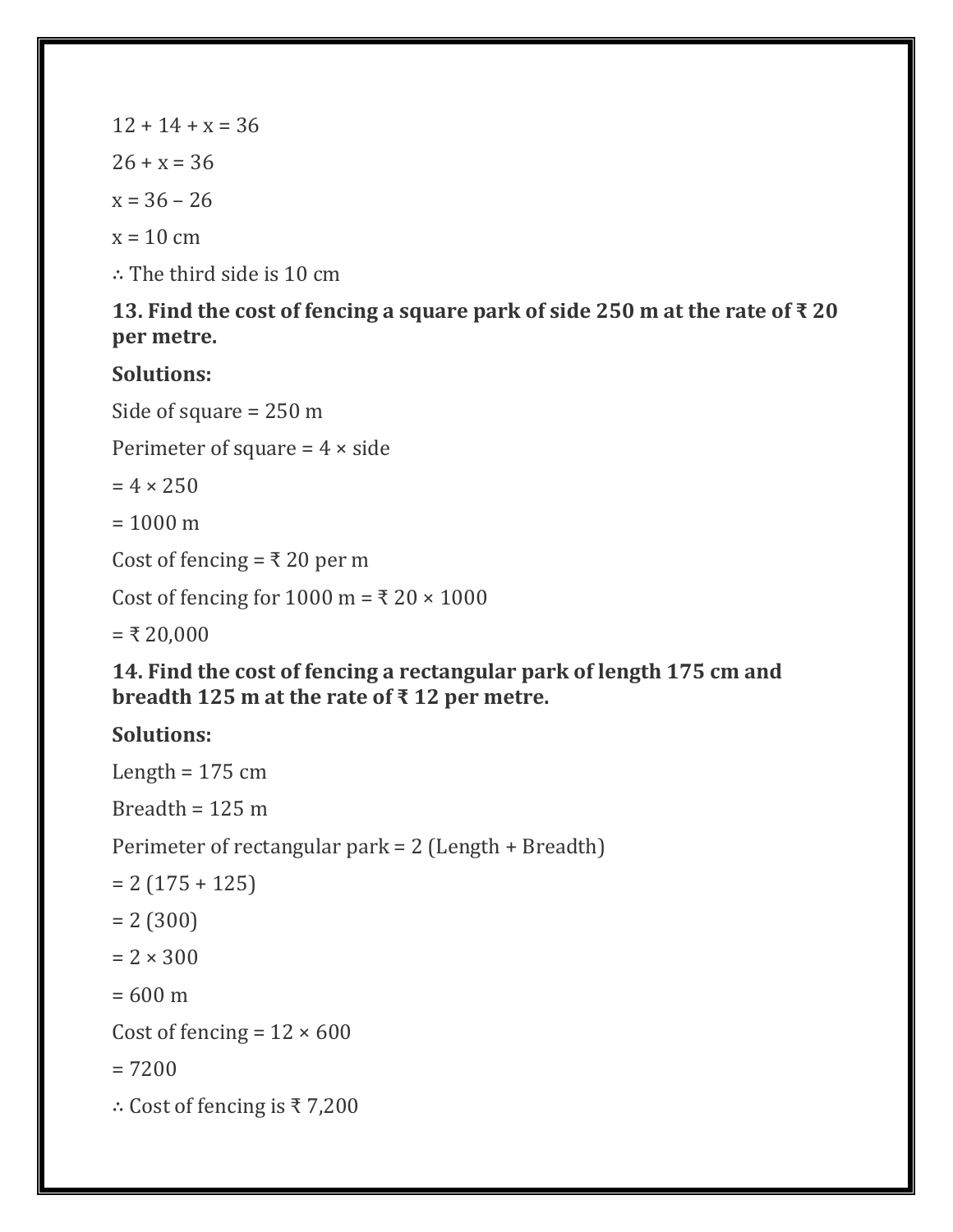#### **15. Sweety runs around a square park of side 75 m. Bulbul runs around a rectangular park with length 60 m and breadth 45 m. Who covers less distance?**

## **Solutions:**

Perimeter of square  $= 4 \times side$ 

 $= 4 \times 75$ 

 $= 300 \text{ m}$ 

∴ Distance covered by Sweety is 300 m

Perimeter of rectangular park = 2 (Length + Breadth)

- $= 2 (60 + 45)$
- $= 2 (105)$
- $= 2 \times 105$
- $= 210 m$
- ∴ Distance covered by Bulbul is 210 m

Hence, Bulbul covers less distance than Sweety.

**16. What is the perimeter of each of the each of the following figures? What do you infer from the the answers?**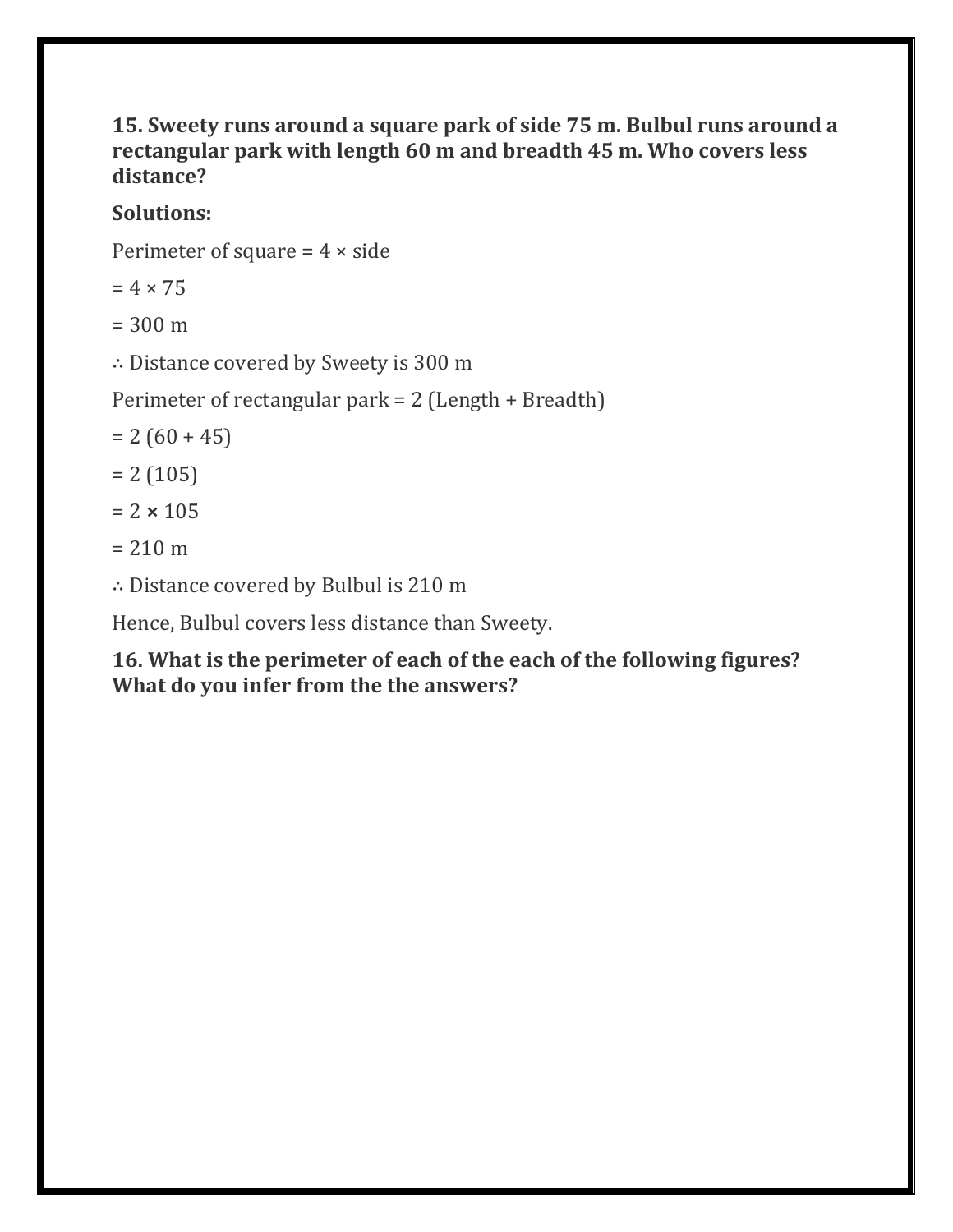

#### **Solutions:**

(a) Perimeter of square  $= 4 \times side$ 

 $= 4 \times 25$ 

 $= 100$  cm

(b) Perimeter of rectangle =  $2(40 + 10)$ 

 $= 2 \times 50$ 

 $= 100$  cm

(c) Perimeter of rectangle = 2 (Length + Breadth)

 $= 2 (30 + 20)$ 

 $= 2 (50)$ 

 $= 2 \times 50$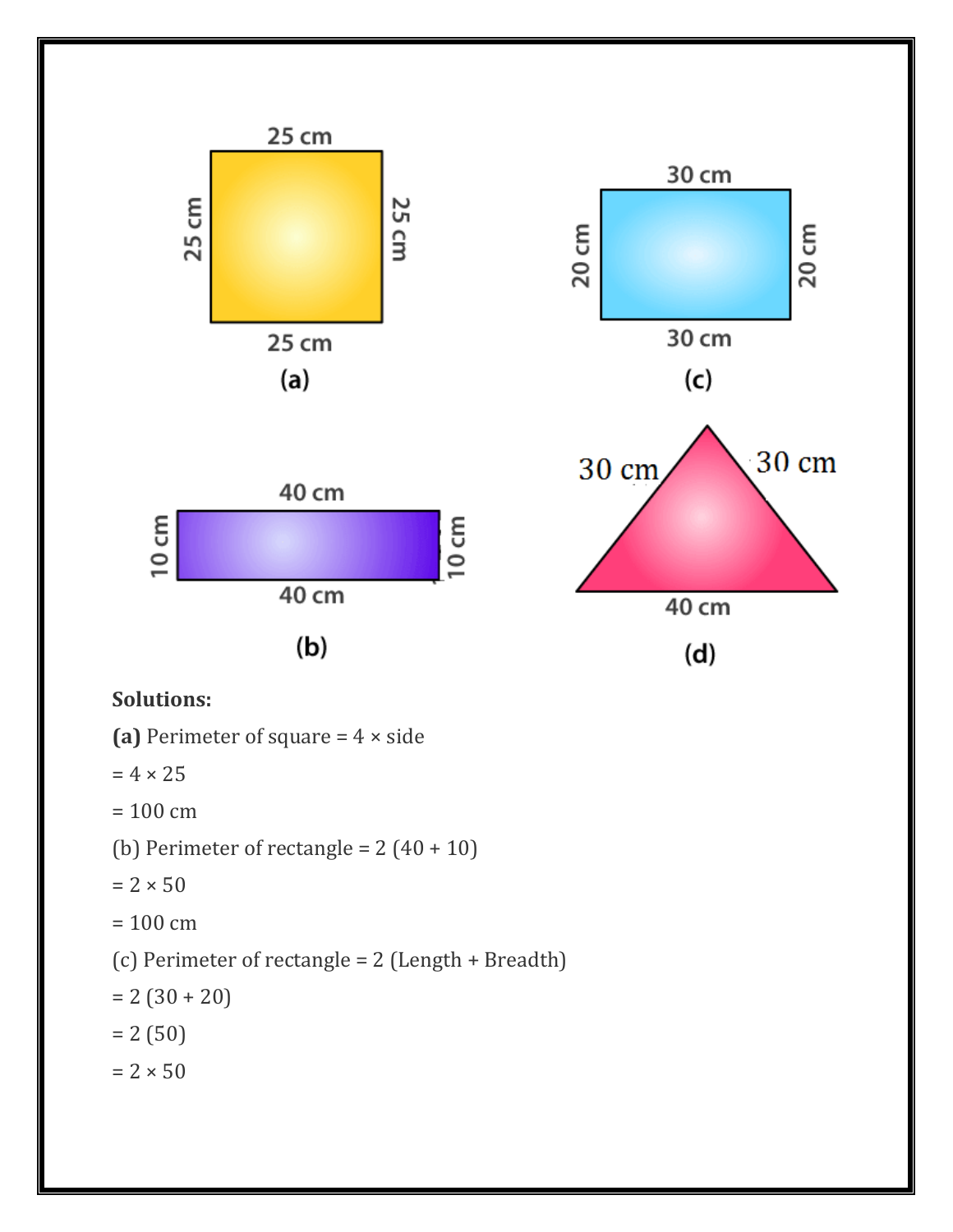$= 100 \text{ cm}$ 

(d) Perimeter of triangle =  $30 + 30 + 40$ 

 $= 100$  cm

All the figures have same perimeter.

**17. Avneet buys 9 square paving slabs, each with a side of 1 / 2 m. He lays them in the form of a square.**

**(a) What is the perimeter of his arrangement [fig 10.7(i)]?**



**(b) Shari does not like his arrangement. She gets him to lay them out like a cross. What is the perimeter of her arrangement [(Fig 10.7 (ii)]?**

**(c) Which has greater perimeter?**

**(d) Avneet wonders if there is a way of getting an even greater perimeter. Can you find a way of doing this? (The paving slabs must meet along complete edges i.e they cannot be broken.)**

**Solutions:**

**(a)** Side of square = 3 × side

$$
= 3 \times 1 / 2
$$

 $= 3 / 2 m$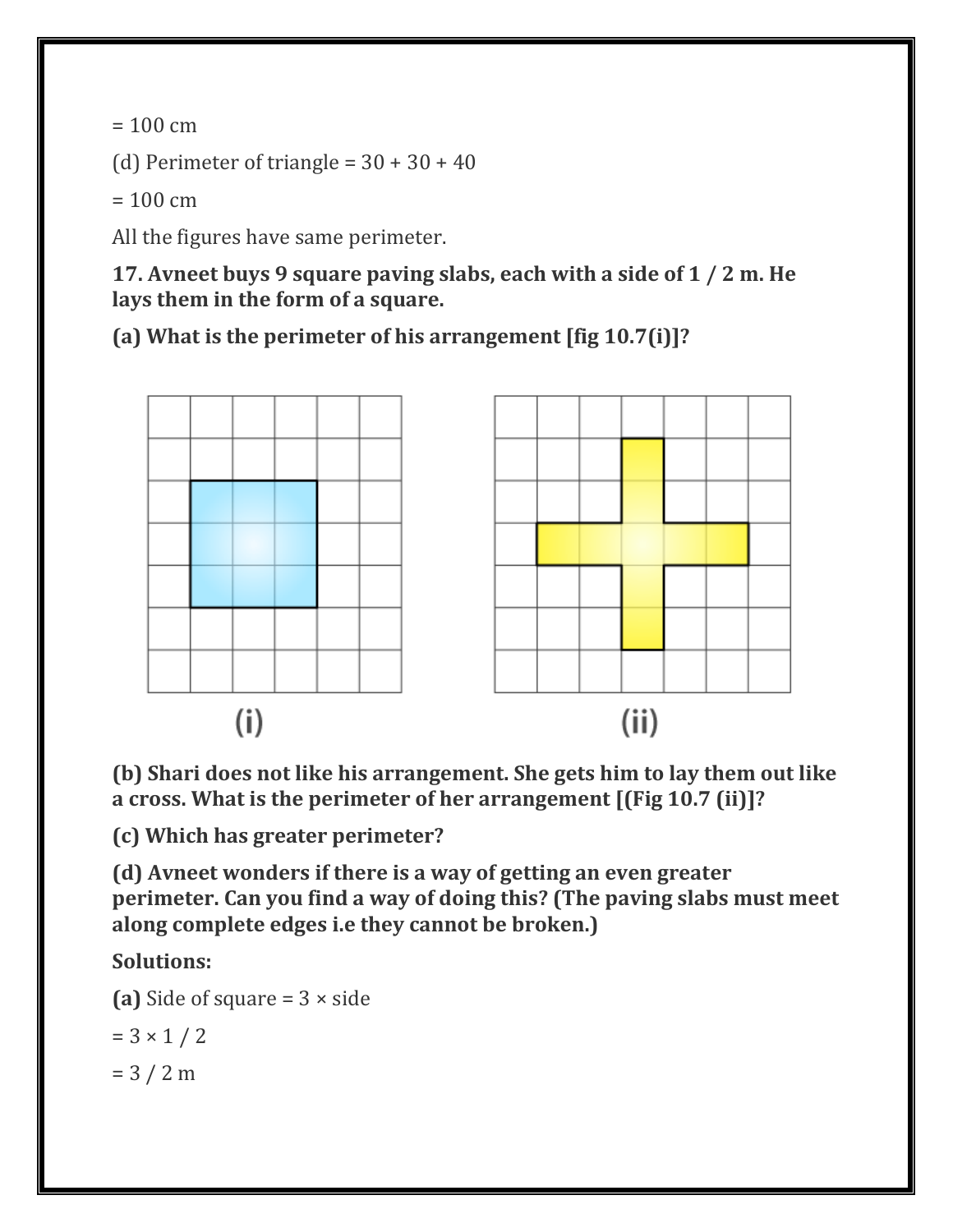

#### Exercise 10.2 page no: 216

#### **1. Find the areas of the following figures by counting square:**

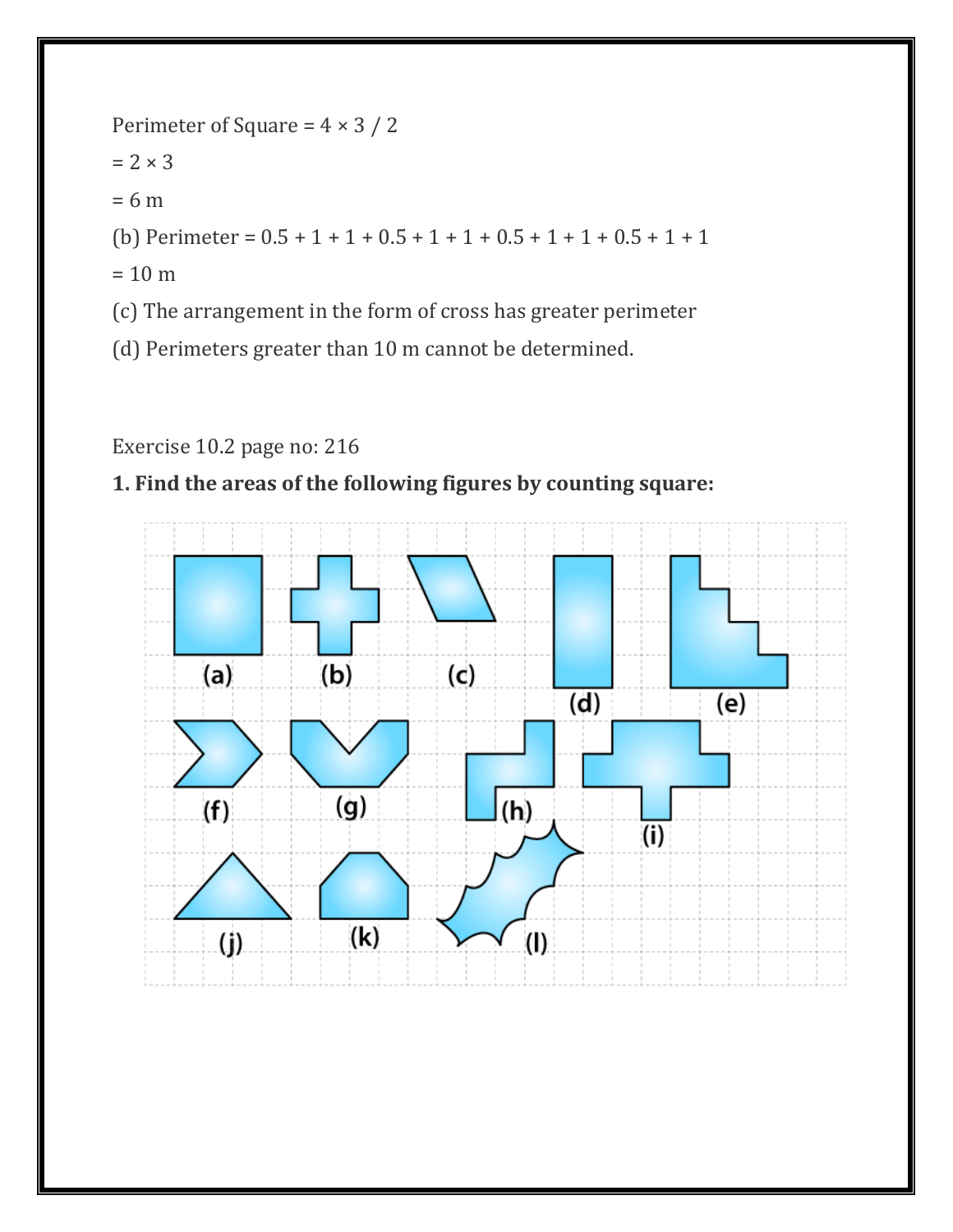

**(a)** The figure contains only 9 fully filled squares. Hence, the area of this figure will be 9 square units.

(b) The figure contains only 5 fully filled squares. Hence, the area of this figure will be 5 square units.

(c) The figure contains 2 fully filled squares and 4 half filled squares. Hence, the area of this figure will be 4 square units.

(d) The figure contains only 8 fully filled squares. Hence, the area of this figure will be 8 square units.

(e) The figure contains only 10 fully filled squares. Hence, the area of this figure will be 10 square units.

(f) The figure contains only 2 fully filled squares and 4 half filled squares. Hence, the area of this figure will be 4 square units.

(g) The figure contains 4 fully filled squares and 4 half filled squares. Hence, the area of this figure will be 6 square units.

(h) The figure contains 5 fully filled squares. Hence, the area of this figure will be 5 square units.

(i) The figure contains 9 fully filled squares. Hence, the area of this figure will be 9 square units.

(j) The figure contains 2 fully filled squares and 4 half filled squares. Hence, the area of this figure will be 4 square units.

(k) The figure contains 4 fully filled squares and 2 half filled squares. Hence, the area of this figure will be 5 square units.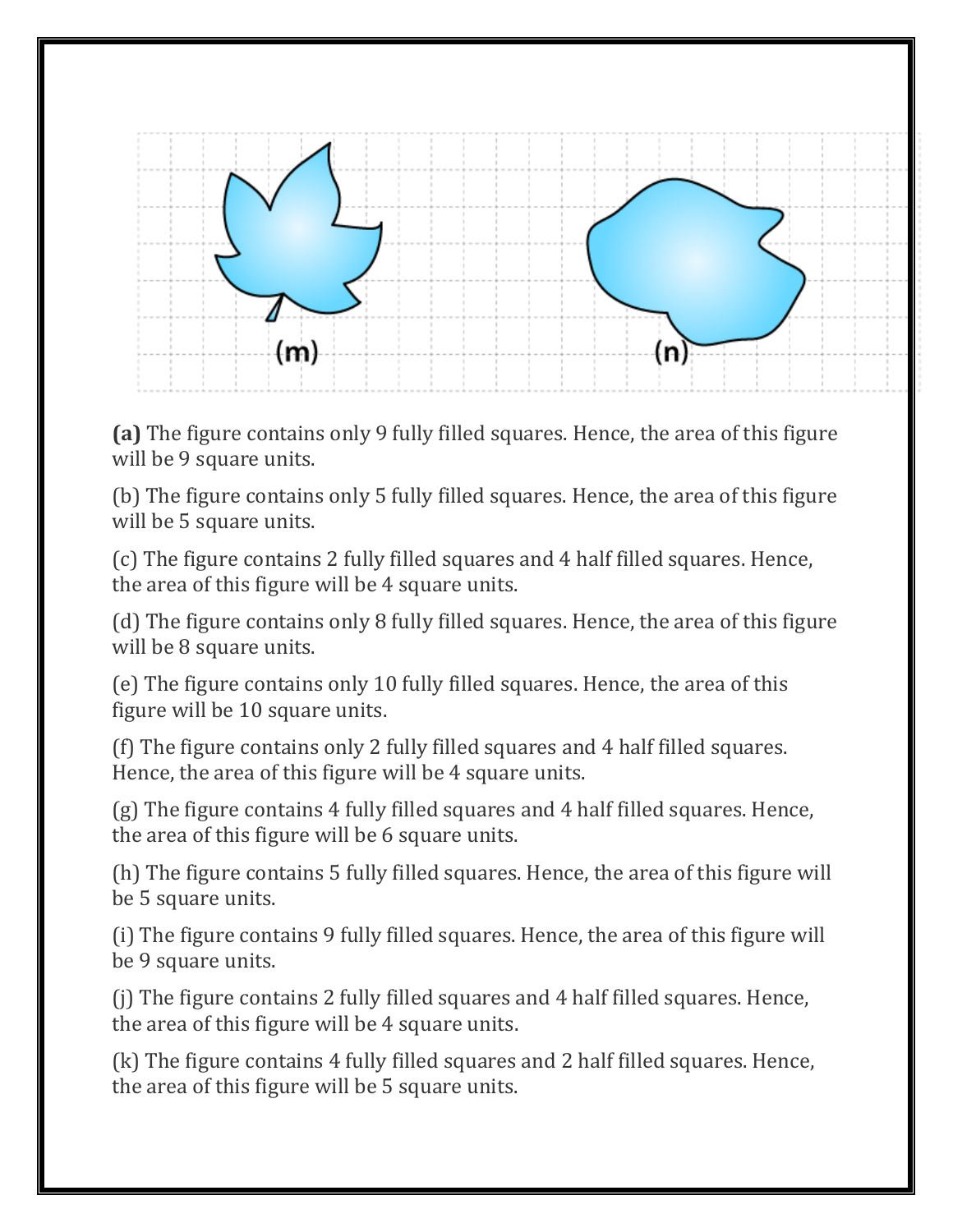(l) From the given figure, we observe

| Covered Area                  | Number | Area estimate (square units) |
|-------------------------------|--------|------------------------------|
| <b>Fully filled squares</b>   |        | 2                            |
| Half filled squares           |        |                              |
| More than half filled squares | 6      | 6                            |
| Less than half filled squares | b      |                              |
|                               |        |                              |

Therefore total area =  $2 + 6$ 

= 8 square units.

(m) From the given figure, we observe

| Covered Area                   | Number | Area estimate (square units) |
|--------------------------------|--------|------------------------------|
| <b>Fully filled squares</b>    |        |                              |
| Half filled squares            |        |                              |
| More than half filled squares  | 9      |                              |
| Less than half filled squares  | 12     | $\theta$                     |
| Therefore total area = $5 + 9$ |        |                              |

= 14 square units

(n) From the given figure, we observe

| Covered Area                  | <b>Number</b> | Area estimate (square units) |
|-------------------------------|---------------|------------------------------|
| <b>Fully filled squares</b>   | 8             |                              |
| Half filled squares           |               |                              |
| More than half filled squares | 10            | 10                           |
| Less than half filled squares |               |                              |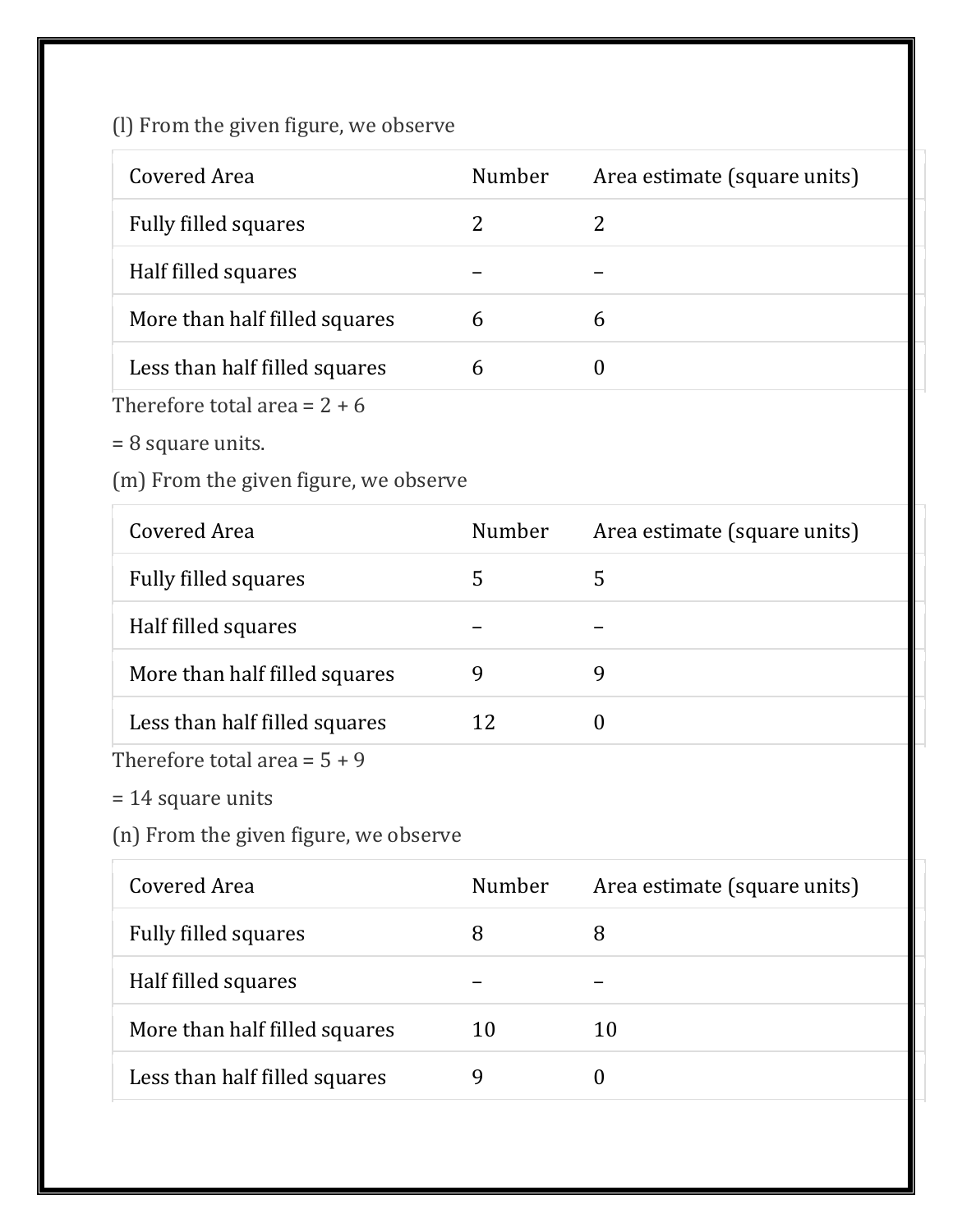Therefore total area =  $8 + 10 = 18$  square units

Exercise 10.3 page no: 219 **1. Find the area of the rectangles whose sides are: (a) 3 cm and 4 cm (b) 12 m and 21 m (c) 2 km and 3 km (d) 2 m and 70 cm Solutions:** We know that Area of rectangle = Length  $\times$  Breadth (a)  $l = 3$  cm and  $b = 4$  cm Area =  $1 \times b = 3 \times 4$  $= 12 cm<sup>2</sup>$ (b)  $l = 12$  m and  $b = 21$  m Area =  $1 \times b = 12 \times 21$  $= 252$  m<sup>2</sup> (c)  $l = 2$  km and  $b = 3$  km Area =  $1 \times b = 2 \times 3$  $= 6$  km<sup>2</sup> (d)  $l = 2$  m and  $b = 70$  cm = 0.70 m Area =  $\vert \times \vert b \vert = 2 \times 0.70$  $= 1.40$  m<sup>2</sup> **2. Find the areas of the squares whose sides are: (a) 10 cm (b) 14 cm**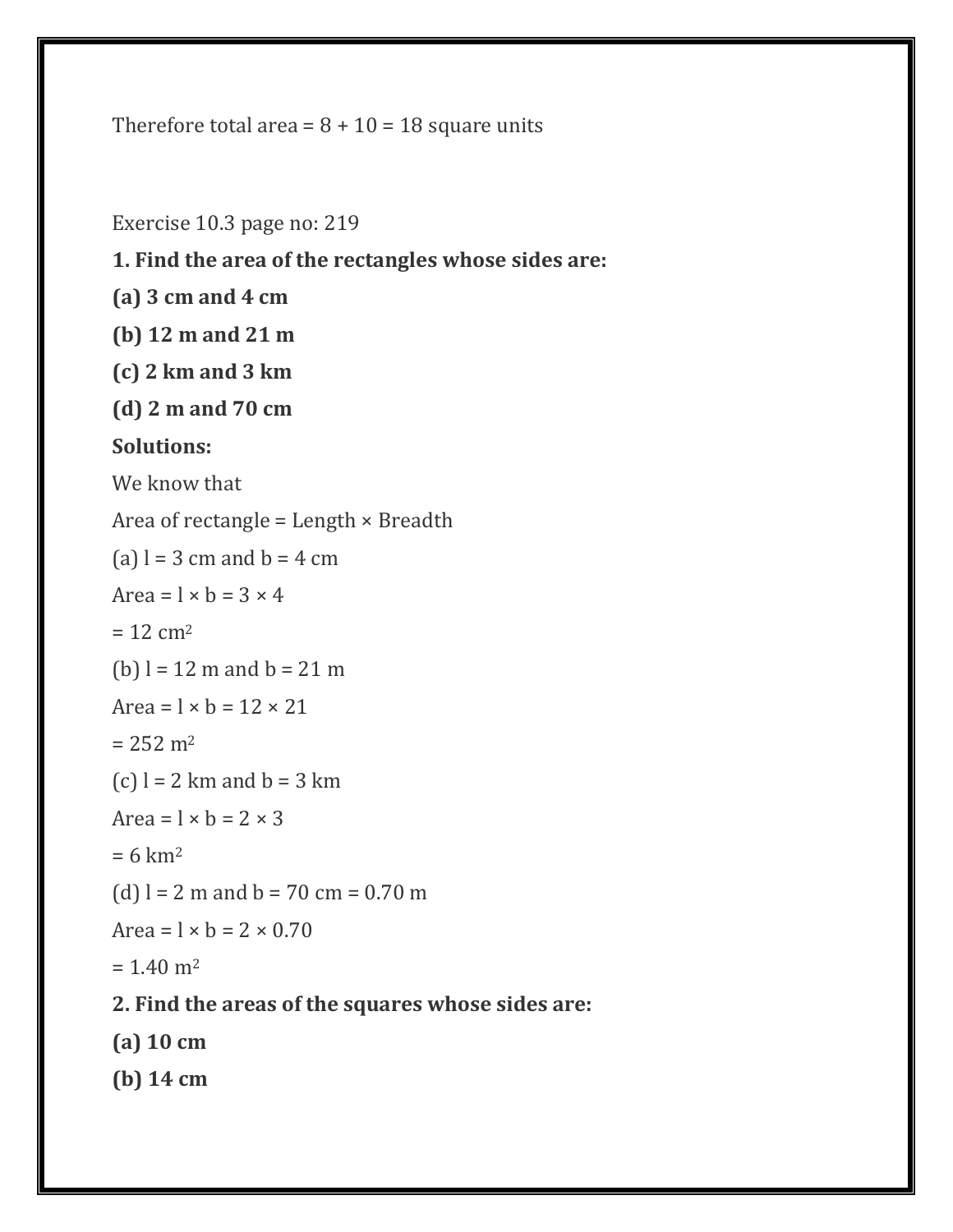```
(c) 5 m
Solutions:
(a) Area of square = side2
= 10<sup>2</sup>= 100 cm<sup>2</sup>
(b) Area of square = side2
= 14<sup>2</sup>= 196 cm<sup>2</sup>
(c) Area of square = side2
= 5<sup>2</sup>=25 cm<sup>2</sup>
```
**3. The length and breadth of three rectangles are as given below:**

**(a) 9 m and 6 m**

**(b) 17 m and 3 m**

**(c) 4 m and 14 m**

**Which one has the largest area and which one has the smallest?**

**Solutions:**

```
(a) Area of rectangle = x \,b
= 9 \times 6= 54 \text{ m}^2(b) Area of rectangle = l \times b= 17 \times 3= 51 \text{ m}^2(c) Area of rectangle = l \times b= 4 \times 14= 56 \text{ m}^2
```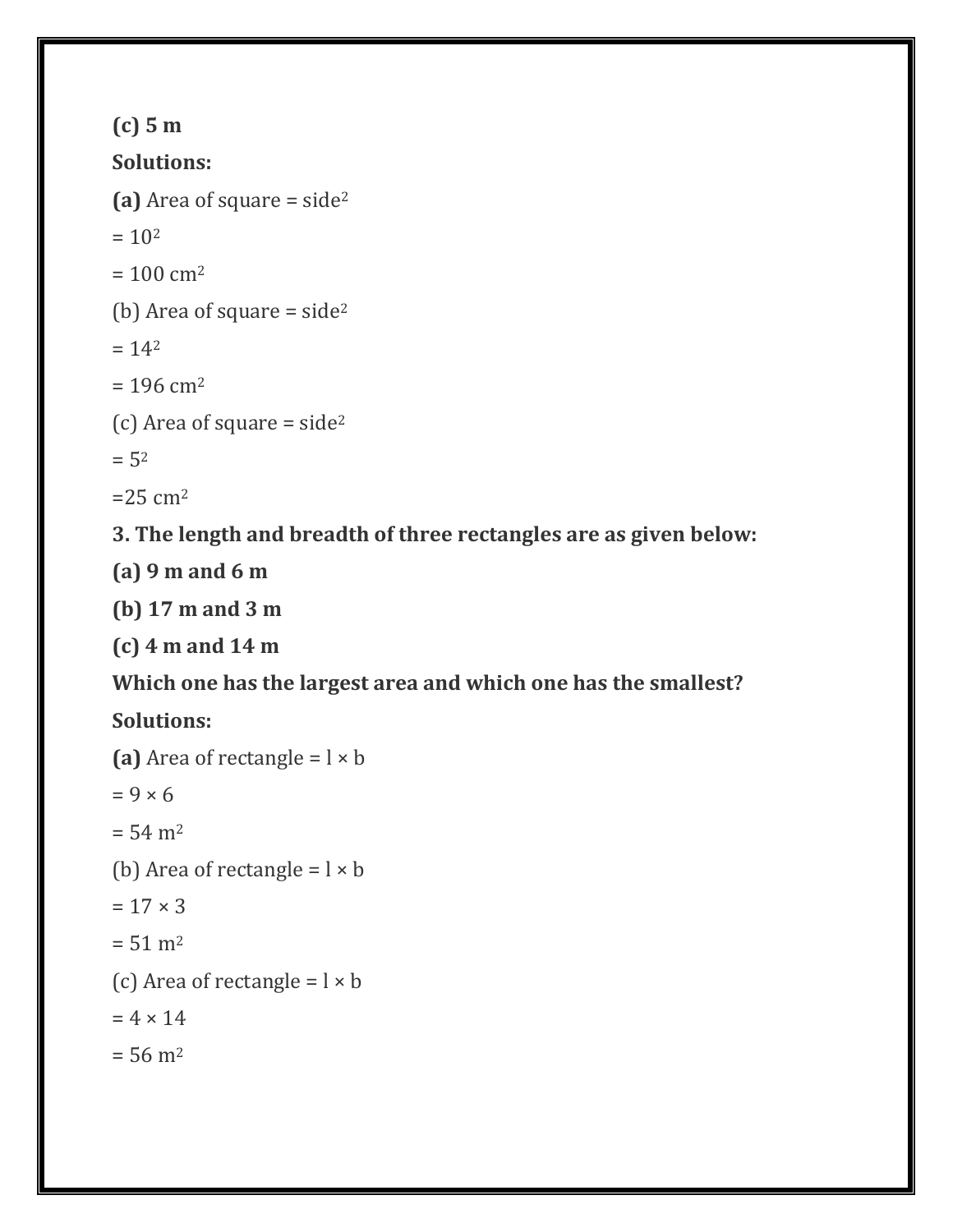Area of rectangle 56  $m^2$  i.e (c) is the largest area and area of rectangle 51  $m<sup>2</sup>$  i.e (b) is the smallest area

#### **4. The area of a rectangular garden 50 m long is 300 sq m. Find the width of the garden.**

### **Solutions:**

Area of rectangle = length  $\times$  width

 $300 = 50 \times \text{width}$ 

width = 300 / 50

width  $= 6$  m

∴ The width of the garden is 6 m

**5. What is the cost of tiling a rectangular plot of land 500 m long and 200 m wide at the rate of ₹ 8 per hundred sq m.?**

# **Solutions:**

Area of land = length  $\times$  breadth

 $= 500 \times 200$ 

 $= 1,00,000 \text{ m}^2$ 

∴ Cost of tiling 1,00,000 sq m of land =  $(8 \times 1,00,000) / 100$ 

 $= 58000$ 

#### **6. A table top measures 2 m by 1 m 50 cm. What is its area in square metres?**

## **Solutions:**

Given

 $l = 2m$ 

 $b = 1m 50 cm = 1.50 m$ 

$$
Area = l \times b = 2 \times 1.50
$$

 $= 3 m<sup>2</sup>$ 

**7. A room is 4 m long and 3 m 50 cm wide. Howe many square metres of carpet is needed to cover the floor of the room?**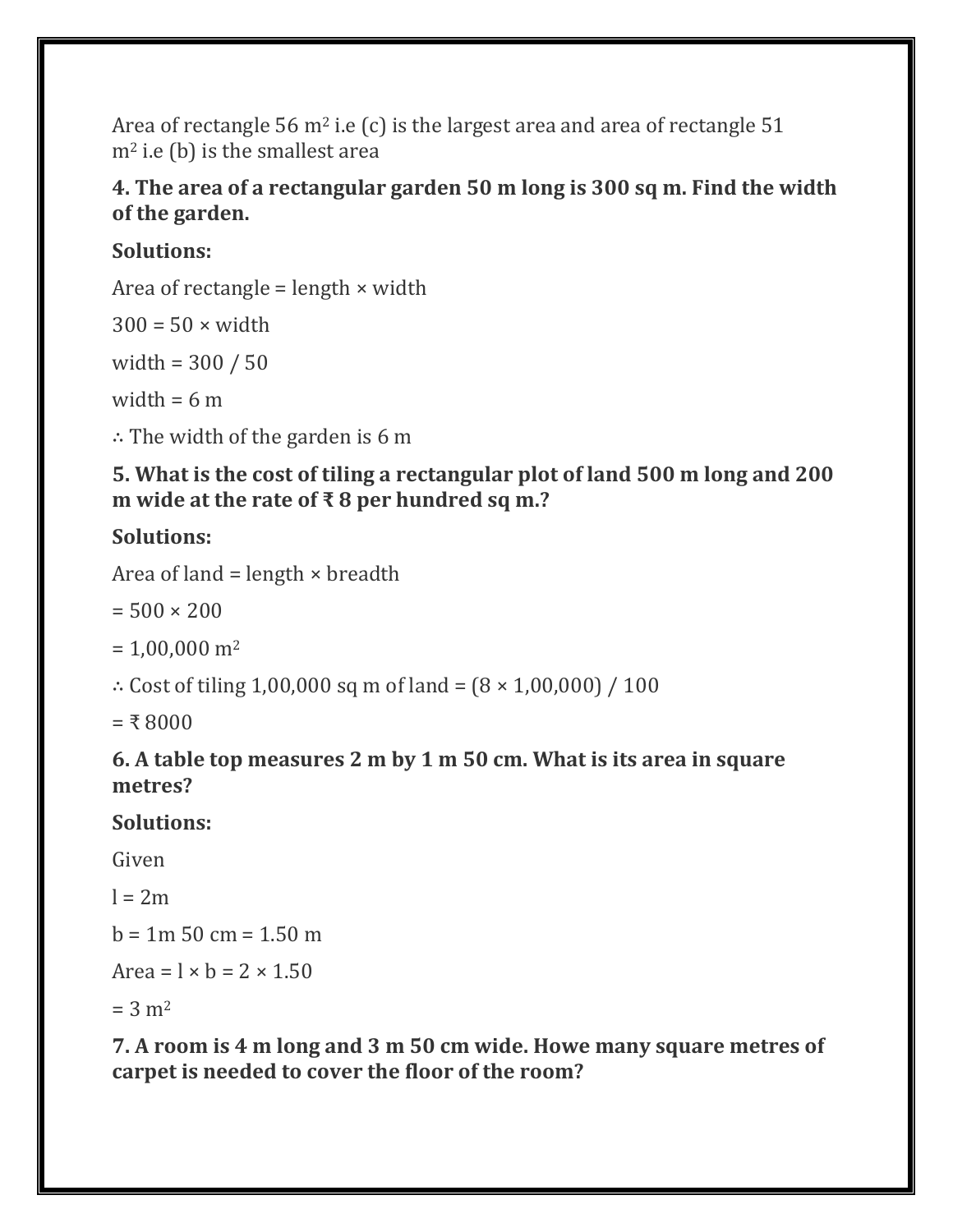## **Solutions:**

Given

 $l = 4m$ 

 $b = 3$  m 50 cm = 3.50 m

Area =  $1 \times b = 4 \times 3.50$ 

 $=14 \text{ m}^2$ 

**8. A floor is 5 m long and 4 m wide. A square carpet of sides 3 m is laid on the floor. Find the area of the floor that is not carpeted.**

# **Solutions:**

Area of floor =  $1 \times b = 5 \times 4$  $= 20$  m<sup>2</sup> Area of square carpet =  $3 \times 3$  $= 9 \text{ m}^2$ Area of floor that is not carpeted  $= 20 - 9$ 

 $= 11 \text{ m}^2$ 

∴ Area of the floor that is not carpeted is 11 m<sup>2</sup>

**9. Five square flower beds each of sides 1 m are dug on a piece of land 5 m long and 4 m wide. What is the area of the remaining part of the land?**

# **Solutions:**

```
Area of flower square bed = 1 \times 1= 1 m<sup>2</sup>
Area of 5 square bed = 1 \times 5= 5 m<sup>2</sup>Area of land = 5 \times 4= 20 m<sup>2</sup>
Remaining part of the land = Area of land – Area of 5 square bed
= 20 - 5= 15 m<sup>2</sup>
```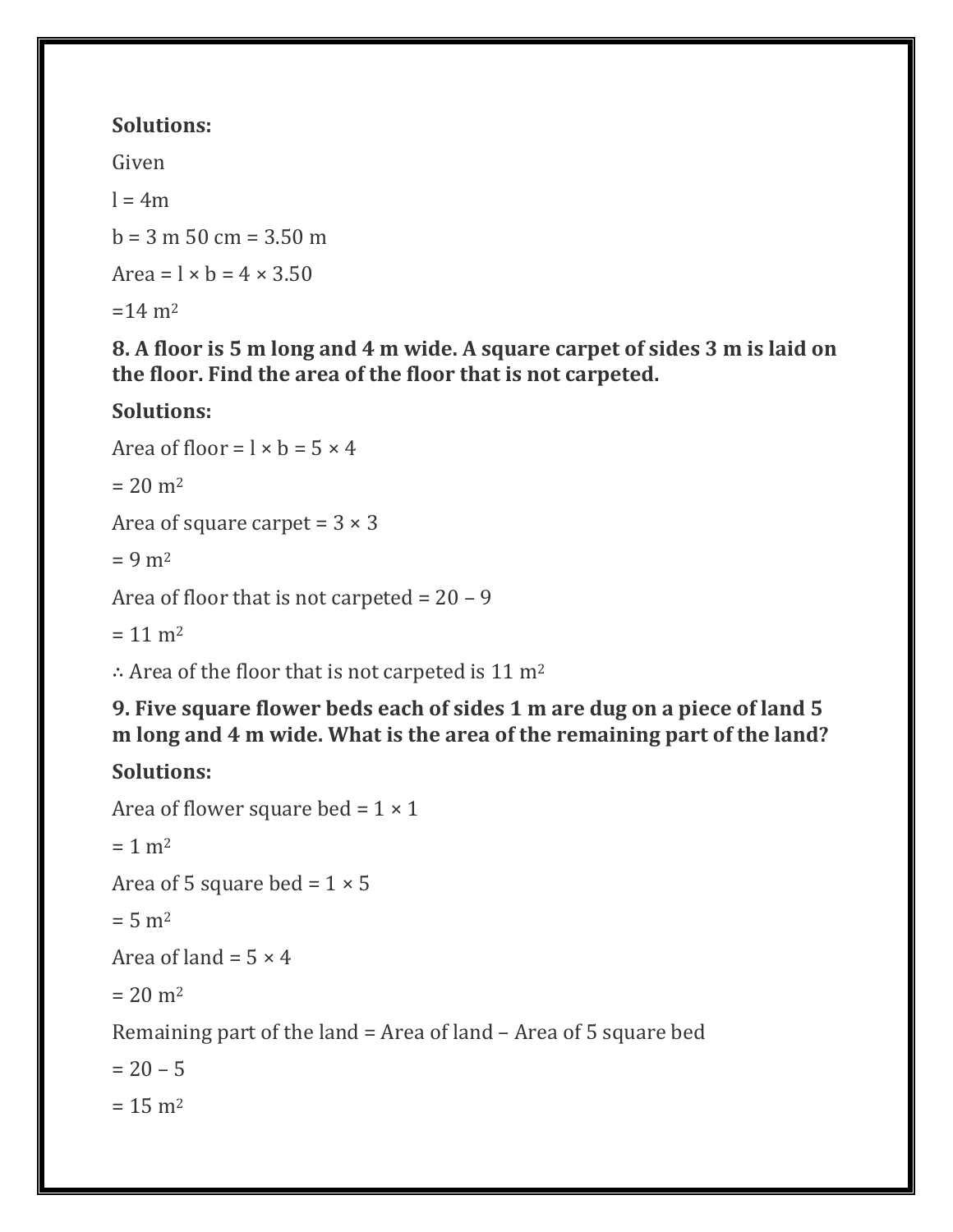∴ Remaining part of the land is 15 m<sup>2</sup>

**10. By splitting the following figures into rectangles, find their areas (The measures are given in centimetres).**



**Solutions:**

**(a)**

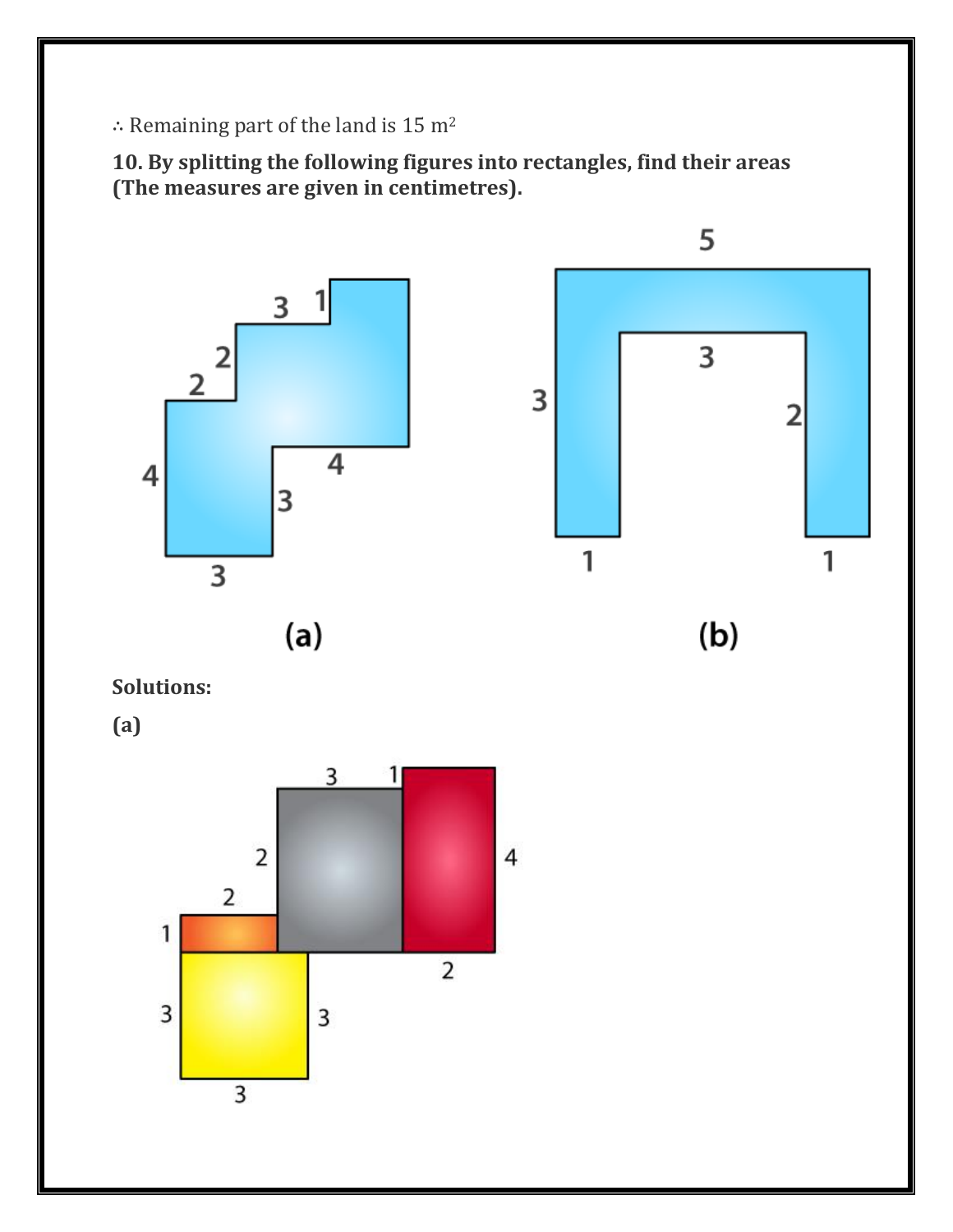```
Area of yellow region = 3 \times 3= 9 \text{ cm}^2Area of orange region = 1 \times 2= 2 cm<sup>2</sup>
Area of grey region = 3 \times 3= 9 \text{ cm}^2Area of brown region = 2 \times 4= 8 cm<sup>2</sup>
Total area = 9 + 2 + 9 + 8= 28 \text{ cm}^2∴ Total area is 28 cm2
(b)
```


```
Area of brown region = 3 \times 1= 3 cm<sup>2</sup>
Area of orange region = 3 \times 1
```

```
= 3 cm<sup>2</sup>
```
Area of grey region =  $3 \times 1$ 

 $= 3$  cm<sup>2</sup>

Total area =  $3 + 3 + 3$ 

 $= 9$  cm<sup>2</sup>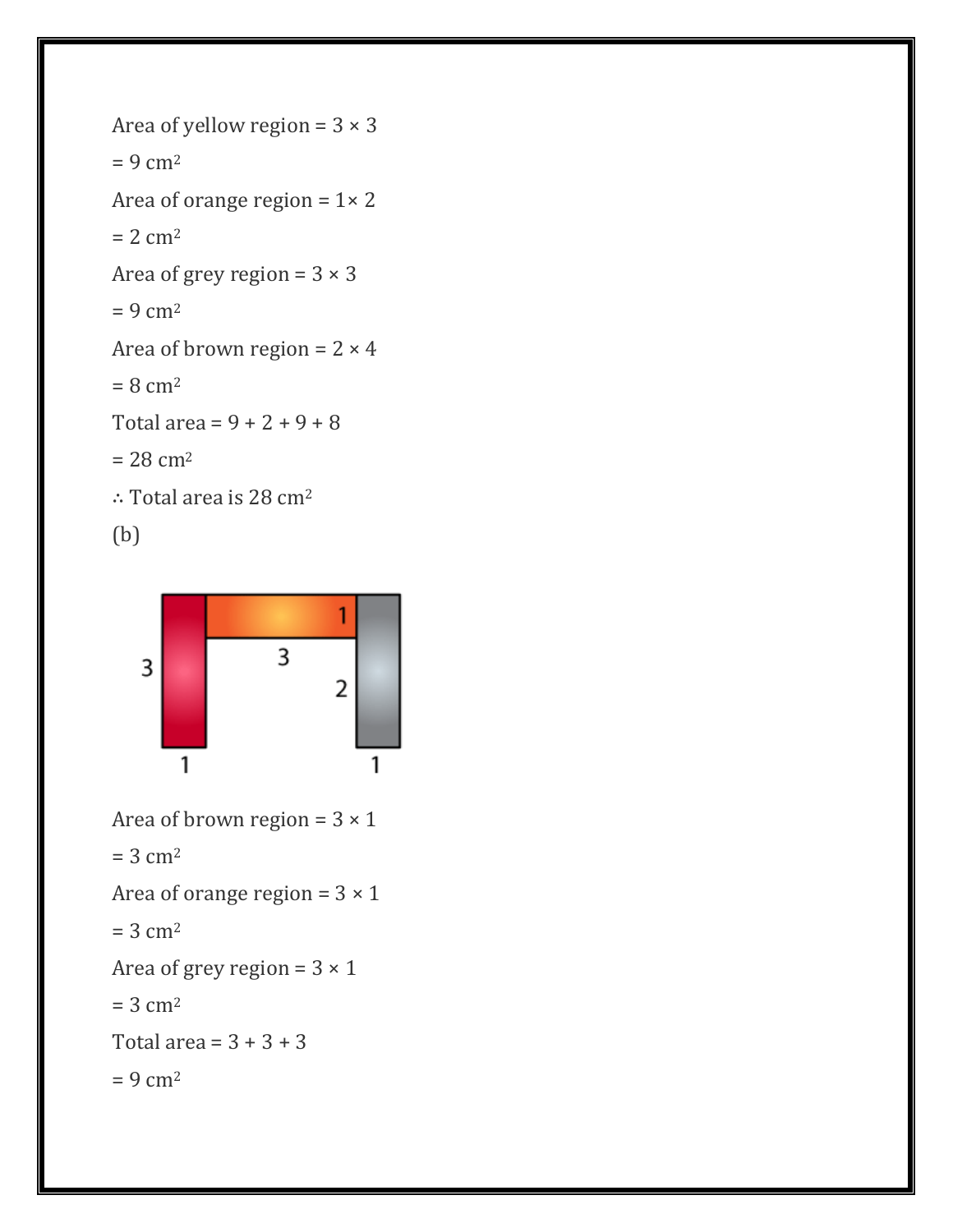∴ Total area is 9 cm<sup>2</sup>

**11. Split the following shapes into rectangles and find their areas. (The measures are given in centimetres)**



**Solutions:**

**(a)**



Total area of the figure =  $12 \times 2 + 8 \times 2$ 

 $= 40 \text{ cm}^2$ 

(b)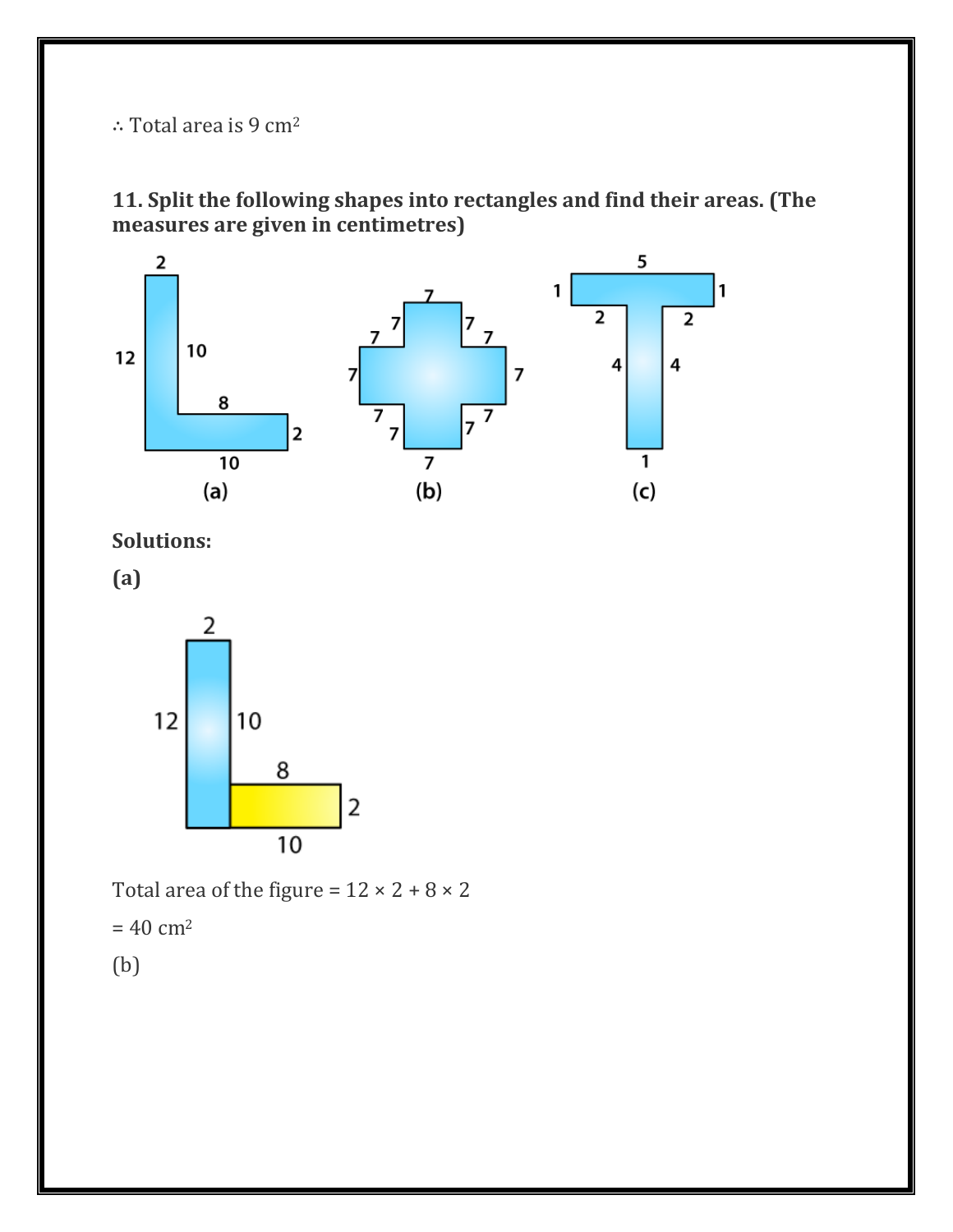

There are 5 squares. Each side is 7 cm Area of 5 squares =  $5 \times 7^2$  $= 245$  cm<sup>2</sup> (c)



Area of grey rectangle =  $2 \times 1$ 

 $= 2 cm<sup>2</sup>$ 

Area of brown rectangle =  $2 \times 1$ 

 $= 2$  cm<sup>2</sup>

Area of orange rectangle =  $5 \times 1$